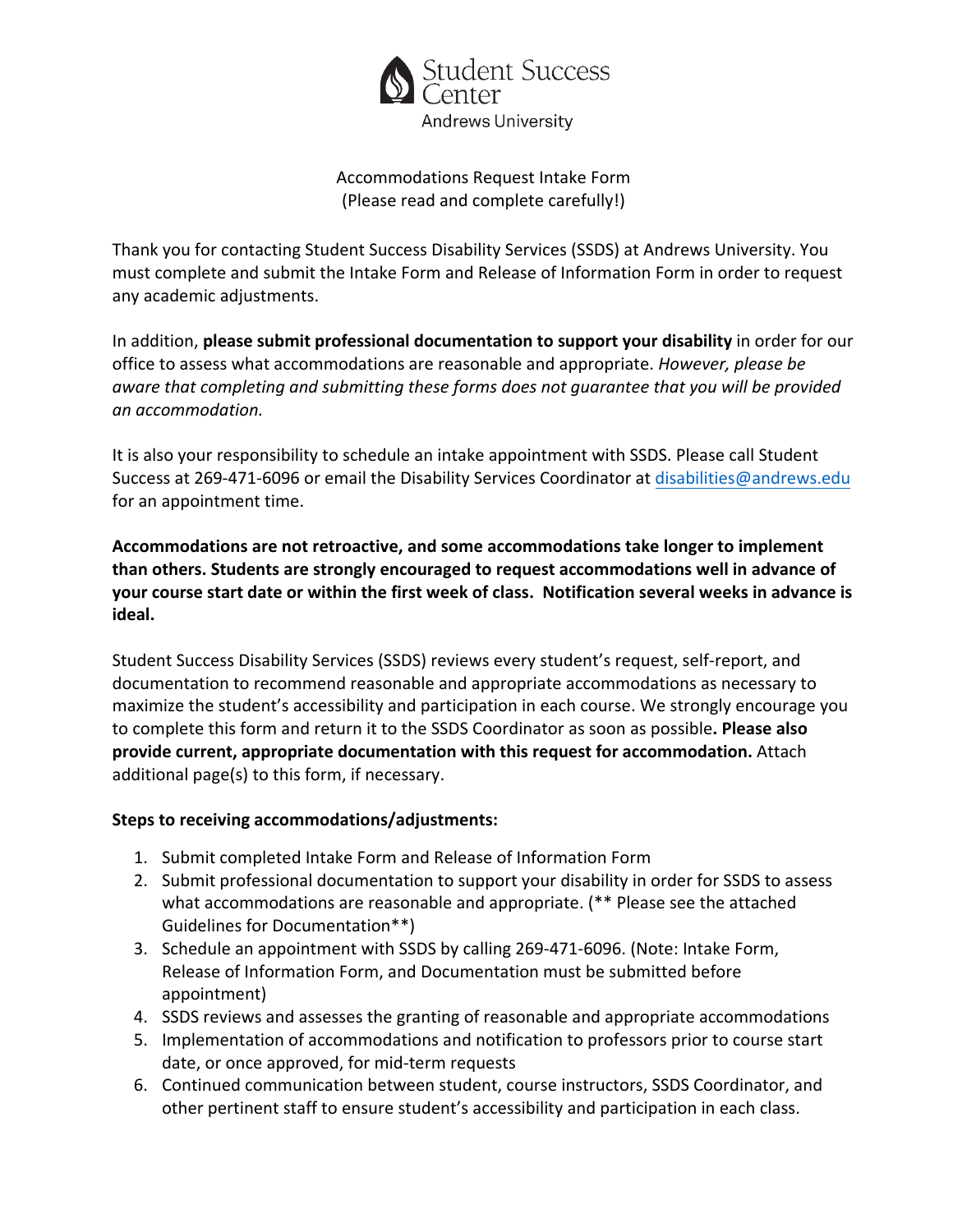# **Student Information**

| Student ID#: ________________________________                    |                                                                                                             |
|------------------------------------------------------------------|-------------------------------------------------------------------------------------------------------------|
| <b>Permanent Address:</b>                                        |                                                                                                             |
|                                                                  |                                                                                                             |
|                                                                  |                                                                                                             |
|                                                                  | <b>Prospective Student:</b> Prospective 1 <sup>st</sup> Year Student   Prospective Transfer   Guest Student |
|                                                                  | First enrollment or Anticipated Entrance Date: __________________________________                           |
|                                                                  | Current Student:     Freshman     Sophomore     Junior     Senior     Graduate                              |
|                                                                  | Major/Program of Study at Andrews University: __________________________________                            |
| Are you enrolled in an online program?     Yes     No     Hybrid |                                                                                                             |
|                                                                  | Transfer student:    Yes   No If yes, from where? ______________________________                            |
| <b>Academic History</b>                                          |                                                                                                             |
| High School(s) Attended:                                         | Dates of Attendance:                                                                                        |
|                                                                  |                                                                                                             |
|                                                                  | <u> 1989 - Johann Barbara, martxa al III-lea (h. 1989).</u>                                                 |
|                                                                  |                                                                                                             |
| College(s)/Universities Attended:                                | Dates of Attendance:                                                                                        |
|                                                                  |                                                                                                             |
|                                                                  |                                                                                                             |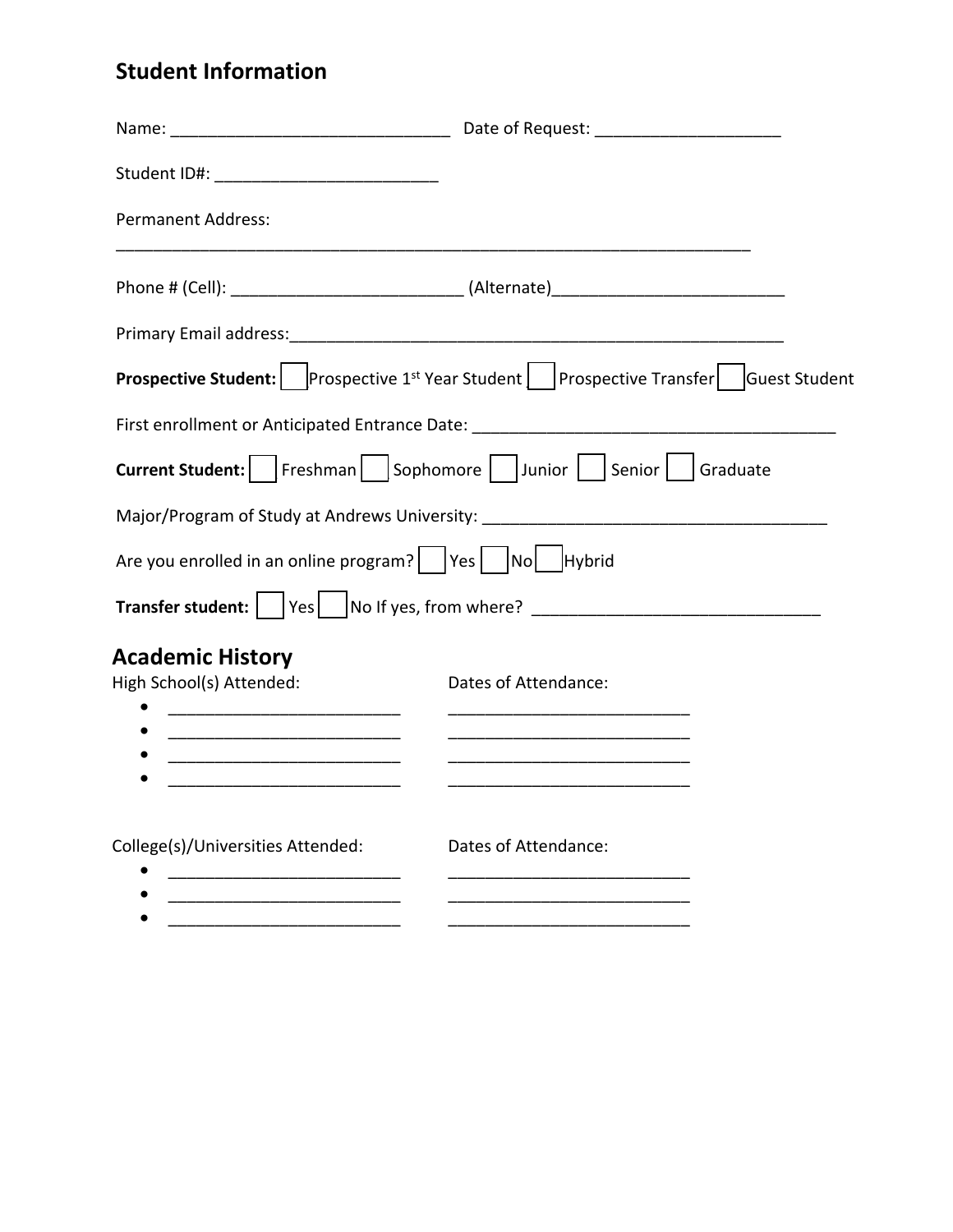### **Disability-Related Information**

Please answer the following questions about your disability and how it may impact your ability to learn or participate at Andrews University. Please identify and disclose your diagnosed disability. Check all that apply:

| Learning Disability (please specify)                  |
|-------------------------------------------------------|
| Attention Deficit/Hyperactivity Disorder              |
| Chronic Medical Condition (please specify)            |
| Pervasive Developmental Disorder/Asperger's Syndrome  |
| Physical/Mobility Impairment                          |
| Neurological (please specify)                         |
| Psychiatric/Psychological disability (please specify) |
| Communication/Speech Impairment                       |
| <b>Visual Impairment or Blindness</b>                 |
| Deaf or Hearing Impairment                            |
| Acquired or Traumatic Brain Injury                    |
| Temporary Injury/Condition                            |
| Other (please specify)                                |
|                                                       |

Please describe the impact of your disability in an academic setting:

What are the identifiers or characteristics of your disability?

What are the challenges or experiences related to your diagnosis?

How does your disability/condition impact you in an academic setting?

What are some strategies you use to help yourself with the challenge of your disability?

Did you receive accommodations in high school or at a previously –attended college/university? If yes, please list all of the accommodations you used.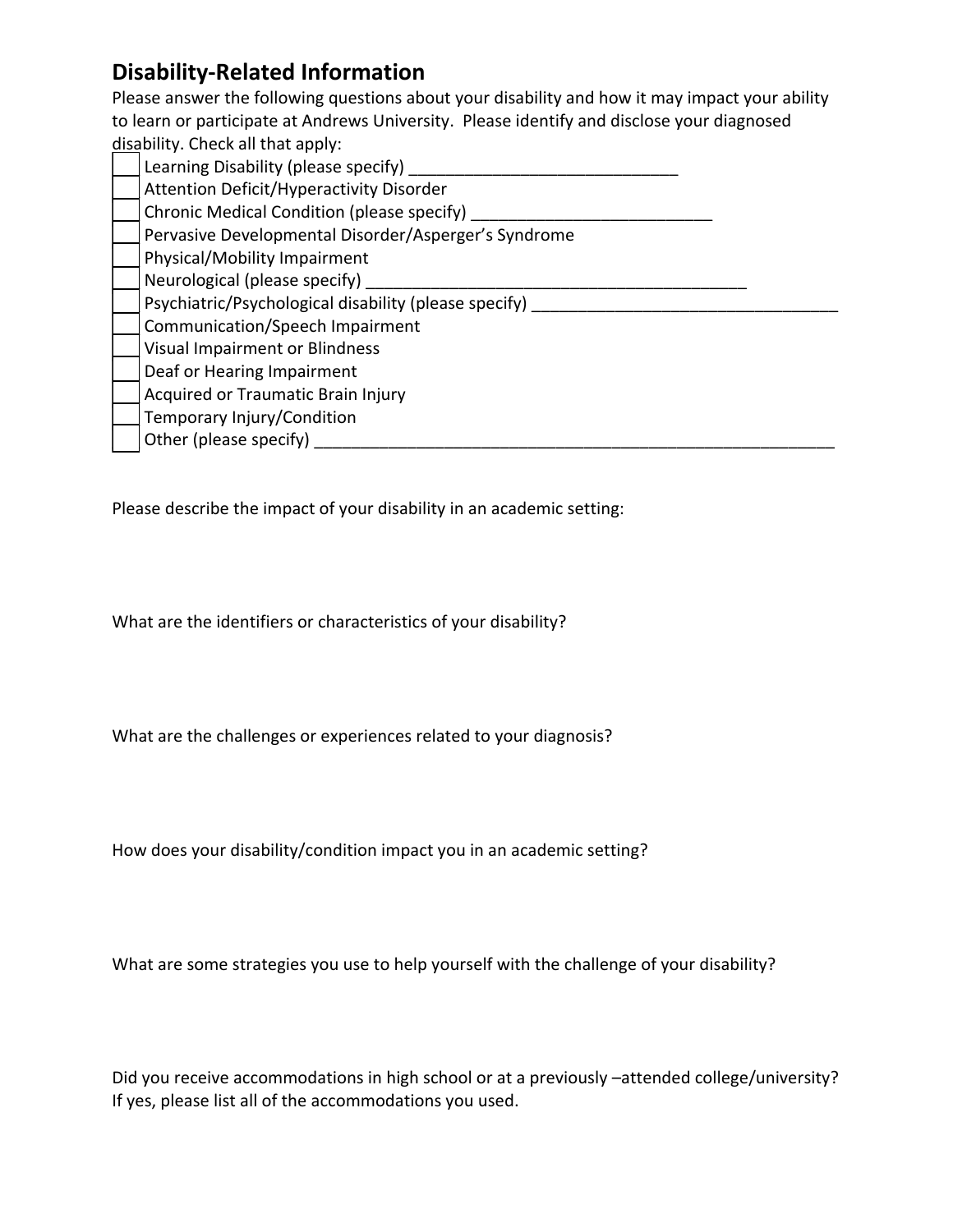Did/do you require physical accessibility assistance? If so, please describe.

Please list the accommodations you anticipate needing at Andrews University:

What would you say are your strengths?

### **Confidentiality**

The information shared with Disability Support Services will be shared with others at the university strictly on a "need-to-know" basis and otherwise kept confidential unless disclosure is authorized by you or required by law.

### **Verification**

By signing this form, I hereby verify that the information I have provided is true and accurate.

Student Signature: \_\_\_\_\_\_\_\_\_\_\_\_\_\_\_\_\_\_\_\_\_\_\_\_\_\_\_\_\_\_\_\_\_\_\_\_\_\_ Date: \_\_\_\_\_\_\_\_\_\_\_\_\_\_\_\_\_\_\_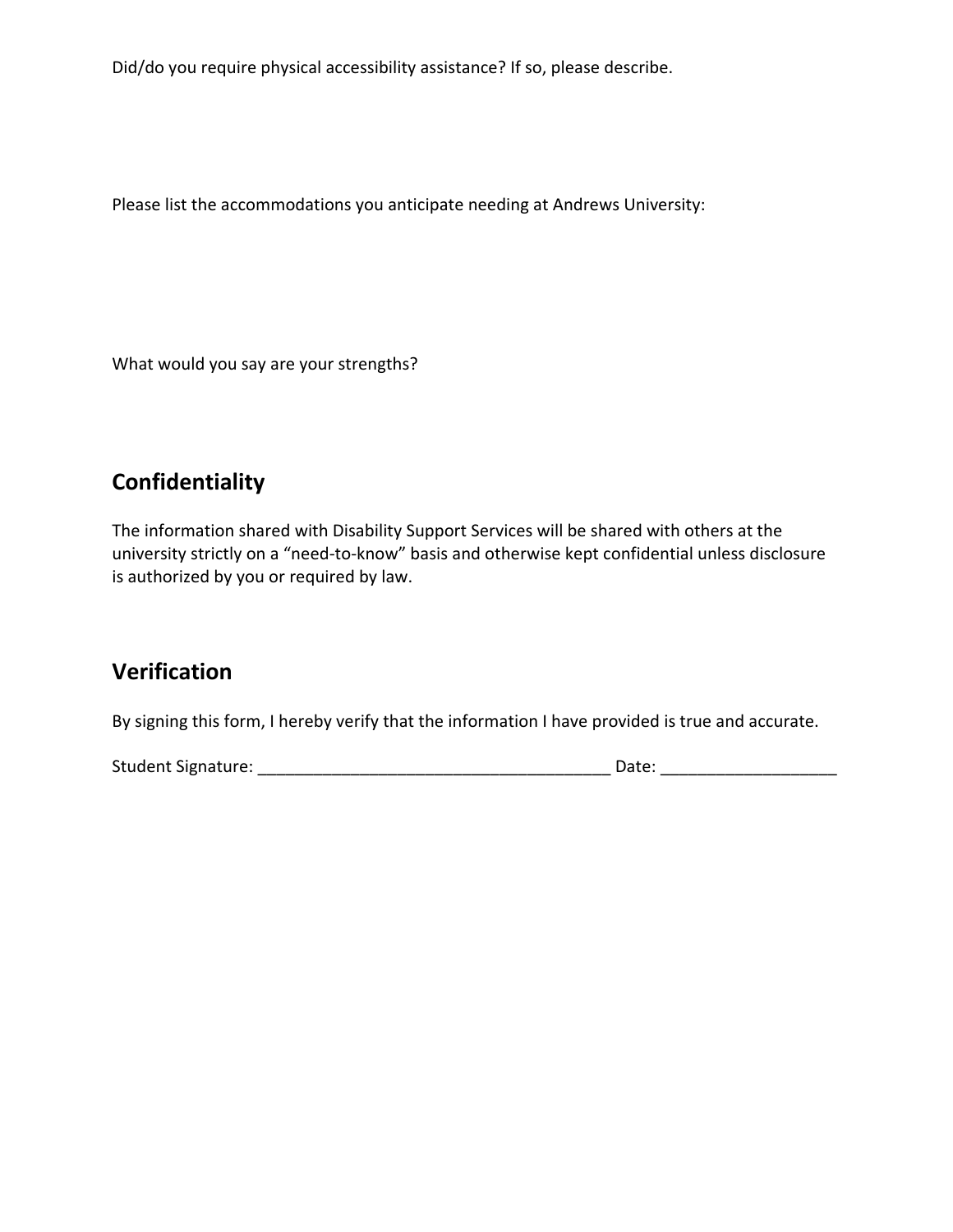## **Release of Information Andrews University Disability Services**

I, the contract of the contract of the contract of the contract of the contract of the contract of the contract of the contract of the contract of the contract of the contract of the contract of the contract of the contrac Services Coordinator to share pertinent information with my instructors, academic advisors, counselors or any other necessary personnel for the purpose of coordinating academic accommodation, as I have requested.

I understand that the information shared by Disability Services will be limited to details around academic needs and accommodation only, and that personal information (i.e. diagnosis, nature of academic issue, testing information, etc.) will not be discussed except in extreme circumstances or when this information is necessary in providing the accommodation. I understand that this release is valid for the entire time I am a student at Andrews University.

I have read and understand the information above. I also understand that I can revoke this release at any time.

Student Signature Date Date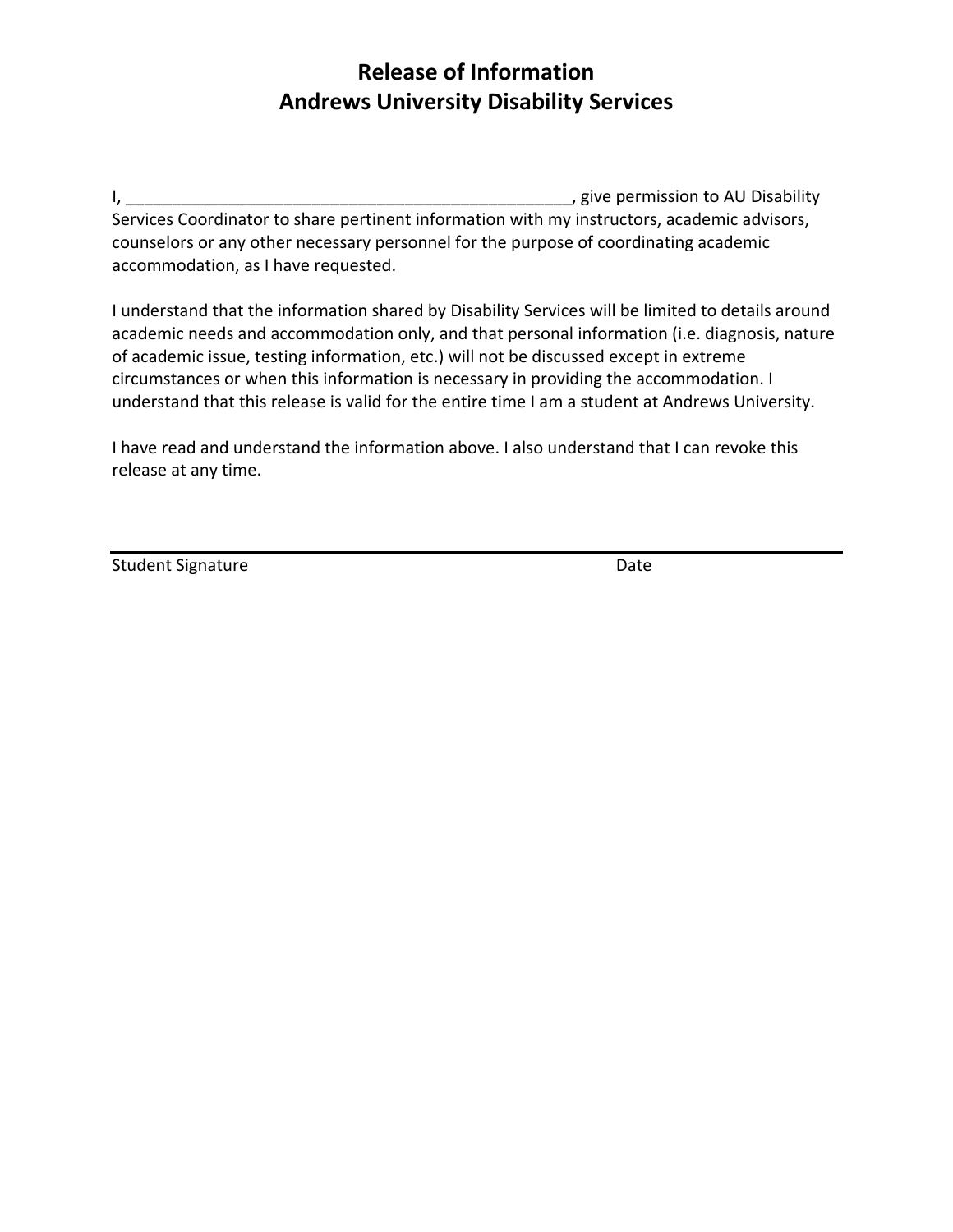### **Guidelines for Documentation**

It is the responsibility of the student to provide information that verifies that the student's condition meets the definition of a disability as defined by applicable laws, such as Section 504 of the Rehabilitation Act of 1973. Federal Law requires that requests for services for student with disabilities be considered on an individual, case-by-case basis.

*Sources of information used for determining a disability and/or accommodation may include a student's self-report, direct observation and interaction with the student, and documentation from qualified evaluators or professionals.* 

#### **Student Self-Report:**

*Students should complete the Accommodation Request Intake Form* This provides students an opportunity to describe their disability and accommodations they are hoping to receive. Students may supplement the Accommodation Request Form with an additional narrative by providing a letter that further describes their disability and/or accommodations they are requesting. Students may consider including information about their experiences related to their disability, barriers faced, and/or previous accommodations (effective or ineffective).

#### **Documentation:**

Disability related documentation on student's current (within 5 years) level of functioning should provide information on the functional impact of the disability so that effective accommodations can be identified. Criteria for the source, scope and content of documentation differ by disability type. Documentation may include assessments, reports, and/or letters from qualified evaluators, professionals, or institutions. Common sources of documentation are health care providers, psychologists, diagnosticians, and/or information from a previous school (e.g., accommodation agreements/letters, 504, IEP, or ARD documents). However 504 and IEP documents, while helpful, are often insufficient for college documentation.

#### **Documentation Elements:**

- 1. Typed on letterhead, dated, and signed by a qualified professional.
- 2. Diagnostic Statement with clear diagnosis of disability or disabilities
- 3. Lists all related diagnostic methodology used (diagnostic criteria and/or procedures). (Examples of testing for diagnosing learning disabilities include the Wechsler Adult Intelligence Scales (WAIS) and the Woodcock-Johnson III.)
- 4. Functional limitations or symptoms. (Limitations inform which accommodations are appropriate.)
- 5. Severity and/or expected progression.
- 6. Current medication(s) and any related side effects.
- 7. Current and/or past accommodations.
- 8. Any recommended accommodations.

Disability Support Services will consider all relevant information provided in documentation. Documentation will be reviewed on an individual, case-by-case basis in the order that it was received. Please submit your information 3-4 weeks prior to the date that services are requested. If you have any questions about these documentation guidelines, please contact Disability Support Services at 269-471-6096 or email walkerfr@andrews.edu .